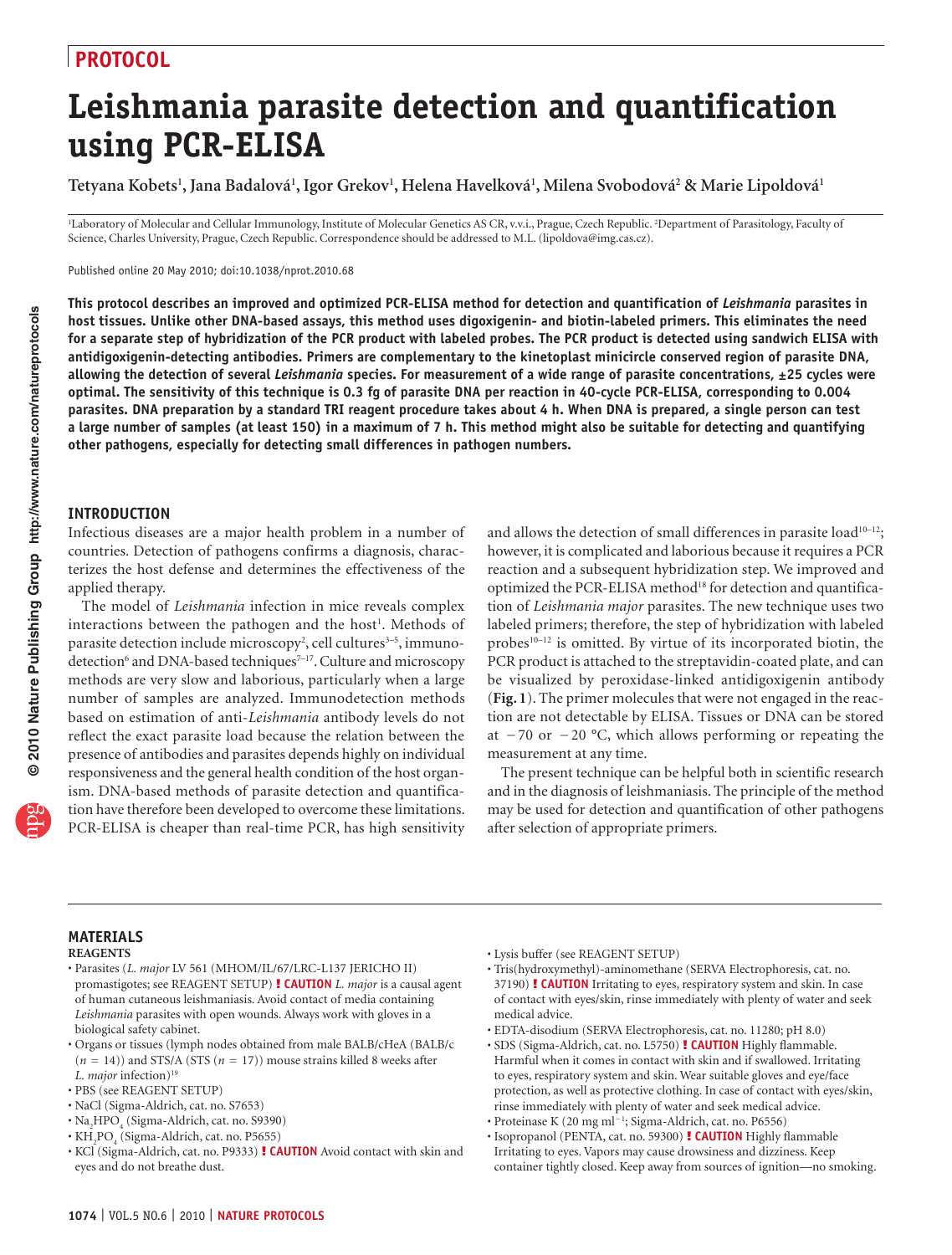Avoid contact with skin and eyes. In case of contact with eyes/skin, rinse immediately with plenty of water and seek medical advice.

- Ethanol (PENTA, cat. no. 32294) **! CAUTION** Highly flammable. Keep the container tightly closed. Keep away from sources of ignition—no smoking.
- Chloroform (PENTA, cat. no. 25692) **! CAUTION** It is harmful and there is danger of serious damage to health by prolonged exposure through inhalation and if swallowed. It is irritating to the skin. There is limited evidence of carcinogenic effect. Wear suitable protective clothing and gloves.
- TRI reagent (Molecular Research Center, cat. no. TR 118) **! CAUTION** Contains phenol and thiocyanate. It causes burns. It is poisonous and can be fatal. It is toxic if inhaled, if it comes in contact with skin and if swallowed. It is harmful and there is danger of serious damage to health by prolonged exposure through inhalation and if swallowed. There is a possible risk of irreversible effects. Avoid contact with skin and eyes. In case of contact with eyes/skin, rinse immediately with plenty of water and seek medical advice. Wear suitable gloves and eye/face protection, and also wear protective clothing. In case of accident or if one feels unwell, seek medical advice immediately. Keep away from food, drink and animal food. Avoid release into the environment.
- DNA washing solution (100 mM sodium citrate tribasic hydrate, Sigma-Aldrich, cat. no. 25114); in 10% (vol/vol) ethanol (PENTA, cat. no. 32294)
- NaOH (8 mM; Sigma, cat. no. S8045) **! CAUTION** It causes severe burns. Wear suitable gloves and eye/face protection. In case of contact with eyes/skin, rinse immediately with plenty of water and seek medical advice. In case of accident or if one feels unwell, seek medical advice immediately.
- TE buffer (see REAGENT SETUP) •
- Primers complementary to the 120-bp conserved region present in kinetoplast minicircle DNA (**[Fig. 1](#page-1-0)**): digoxigenin-labeled F 5′-ATTTTACAC-CAACCCCCAGTT-3′ and biotin-labeled R 5′-GTGGGGGAGGGGCGT-TCT-3′ (ref. [8\)](#page-6-5) (VBC-GENOMICS Bioscienses research)
- PCR buffer without  $\mathrm{MgCl}_{2}$  (10 $\times$ ; Invitrogen, cat. no. Y02028 or Sigma-Aldrich, cat. no. P2317-1.5ML)
- MgCl<sub>2</sub> (50 mM; Sigma-Aldrich, cat. no. M8266) **! CAUTION** Do not breathe dust. Avoid contact with skin and eyes **CRITICAL** The concentration of  $MgCl<sub>2</sub>$  must be exact.
- dNTPs (100 mM, deoxynucleotide set; Sigma-Aldrich, cat. no. DNTP100A-1KT)
- Taq DNA polymerase (5 U μl<sup>-1</sup>) ▲ **CRITICAL** The polymerase from Invitrogen, cat. no. 10342-020, is strongly recommended as the most effective and as lacking nonspecific priming under the described conditions (compared with Taq DNA Polymerase from Sigma, cat. no. D4545; DynaZyme II DNA Polymerase from Finnzymes, cat. no. F-503; or Perfect Taq RED from Central European Biosystems, cat. no. CEB001).
- Streptavidin (Sigma-Aldrich, cat. no. S4762) •
- Coating buffer (100 mM NaHCO $\!_{\rm 3}$  (pH 7.0); Sigma-Aldrich, cat. no. S6297)
- ELISA washing solution (0.5% Tween 20 (Sigma-Aldrich, cat. no. P1379) in PBS)
- FCS/PBS (2% (vol/vol) fetal calf serum (Sigma-Aldrich, cat. no. F 2442) in PBS) **△ CRITICAL** It must be prepared under sterile conditions.
- Antidigoxigenin-detecting antibody Fab fragments (Roche Diagnostic GmbH, cat. no. 11 207 733 910)
- ABTS substrate solution (150 mg ABTS (2,2'-azino-bis(3-ethylbenzthiazoline-6-sulfonic acid) diammonium salt); Sigma-Aldrich, cat. no. A1888) in 500 ml of 100 mM citric acid (pH 4.35) (Sigma-Aldrich, cat. no. C7129) ! **CAUTION** It is irritating to respiratory system and skin. There is a risk of serious damage to eyes. In case of contact with eyes/skin, rinse immediately with plenty of water and seek medical advice. Wear suitable gloves and eye/face protection, as well as protective clothing **CRITICAL** It must be stored in the dark at −20 °C in 11-ml aliquots in vials; it is not recommended to be refrozen.
- $\cdot$  H<sub>2</sub>O<sub>2</sub> (30%; PENTA cat. no. 95313) **! CAUTION** Harmful if swallowed. Risk of serious damage to eyes. In case of contact with eyes/skin, rinse immediately with plenty of water and seek medical advice. Wear suitable gloves and eye/face protection, as well as protective clothing. In case of accident or if one feels unwell, seek medical advice immediately.
- Stop solution (500 mM oxalic acid; Sigma-Aldrich, cat. no. 75688) ! **CAUTION** Harmful if it comes in contact with skin and if swallowed. Avoid contact with eyes also.

#### **EQUIPMENT**

- Biological Safety Cabinet (Telstar BioUltra) •
- Centrifuges (Eppendorf 5810 R and Eppendorf MiniSpin, Eppendorf) •



<span id="page-1-0"></span>**Figure 1 |** PCR-ELISA scheme. The method uses two labeled primers for the PCR amplification of target DNA: one is labeled with biotin, the other with digoxigenin. The resulting PCR product (amplicon) with biotin incorporated to one end and dioxigenin to the other is transferred to the microtiter plate coated with streptavidin that binds biotin. The detection of immobilized amplicon is performed by antidigoxigenin antibodies conjugated to peroxidase with final colorimetric development.

- NanoDrop Spectrophotometer (ND-1000, Thermo Scientific) •
- DNA Engine DYAD Peltier Thermal Cycler or I-Cycler (Bio-Rad Laboratories)
- ELISA-reader Sunrise (Tecan Group) •
- Microtubes (1.5 ml; Axygen, cat. no. MCT-150-C)
- Manual homogenizers (Zymo Research, cat. no H1001-50) •
- Pipette tips with filter (Gilson, DF30ST, cat. no. F161933 and DF200ST, cat. no. F161934) for PCR mixture preparation **CRITICAL** Tips with filter should be used to exclude the possibility of contamination.
- 96-well PCR plates (ABgene, cat. no. AB-0600) with cap strips (ABgene, cat. no. AB-0784)
- 96-well ELISA plates (EIA/RIA Clear Flat Bottom Microplate, Corning, cat. no. 3590)
- Curve fitter program KIM-E for Windows (version 5.14, Dan Kittrich, Shoeller Pharma)
- The statistical program Statistica for Windows (version 8.0, StatSoft) **REAGENT SETUP**

Cultivate parasites (*L. major* LV 561 (MHOM/IL/67/LRC-L137 JERICHO II) promastigotes) in a diphasic SNB-9 (saline–neopeptone–blood) medium in flat flasks (Nunclon, cat. no. 156340)<sup>[20](#page-6-6)</sup>. Wash stationary-phase promastigotes (7-d-old subculture 2) three times in sterile saline, adjust to  $2 \times 10^8$  promastigotes per ml in sterile saline and inoculate 50 µl containing 107 promastigotes into the mouse tail base<sup>19</sup>.

**PBS** Comprises 140 mM NaCl, 8.2 mM Na<sub>2</sub>HPO<sub>4</sub>, 1.5 mM KH<sub>2</sub>PO<sub>4</sub> and 2.7 mM KCl. To prepare 1 liter of PBS, dissolve 8.18 g NaCl, 1.16 g Na<sub>2</sub>HPO<sub>4</sub>,  $0.2$  g  $\mathrm{KH_{2}PO_{4}}$  and  $0.2$  g KCl in a small volume of distilled water and adjust volume to 1 liter with distilled water. Solution can be stored at room temperature for up to 1 year.

**Lysis buffer** Comprises 100 mM tris(hydroxymethyl)-aminomethane, 5 mM EDTA-disodium (pH 8.0), 0.2% SDS and 200 mM NaCl. For preparation of 1 liter of lysis buffer, dissolve 10 ml 20% (wt/vol) SDS, 12.12 g Tris, 10 ml 500 mM EDTA (pH 8.0) and 11.68 g NaCl in a small volume of distilled water and adjust to the final volume of 1 liter with distilled water. To prepare 500 mM EDTA, add 372.3 g of EDTA to 500–700 ml of distilled water, mixing and gradually adding NaOH granules until EDTA is dissolved completely. Adjust pH to 8.0; adjust volume to 1 liter with distilled water. Solution can be stored at room temperature for up to 1 year.

**TE buffer** Comprises 1 mM EDTA-disodium (pH 8.0) and 10 mM tris(hydroxymethyl)-aminomethane. For preparation of 1 liter of TE buffer, dissolve 1.21 g of Tris and 2 ml of 500 mM EDTA in a small volume of distilled water and adjust volume to 1 liter with distilled water. Solution can be stored at room temperature for up to 1 year.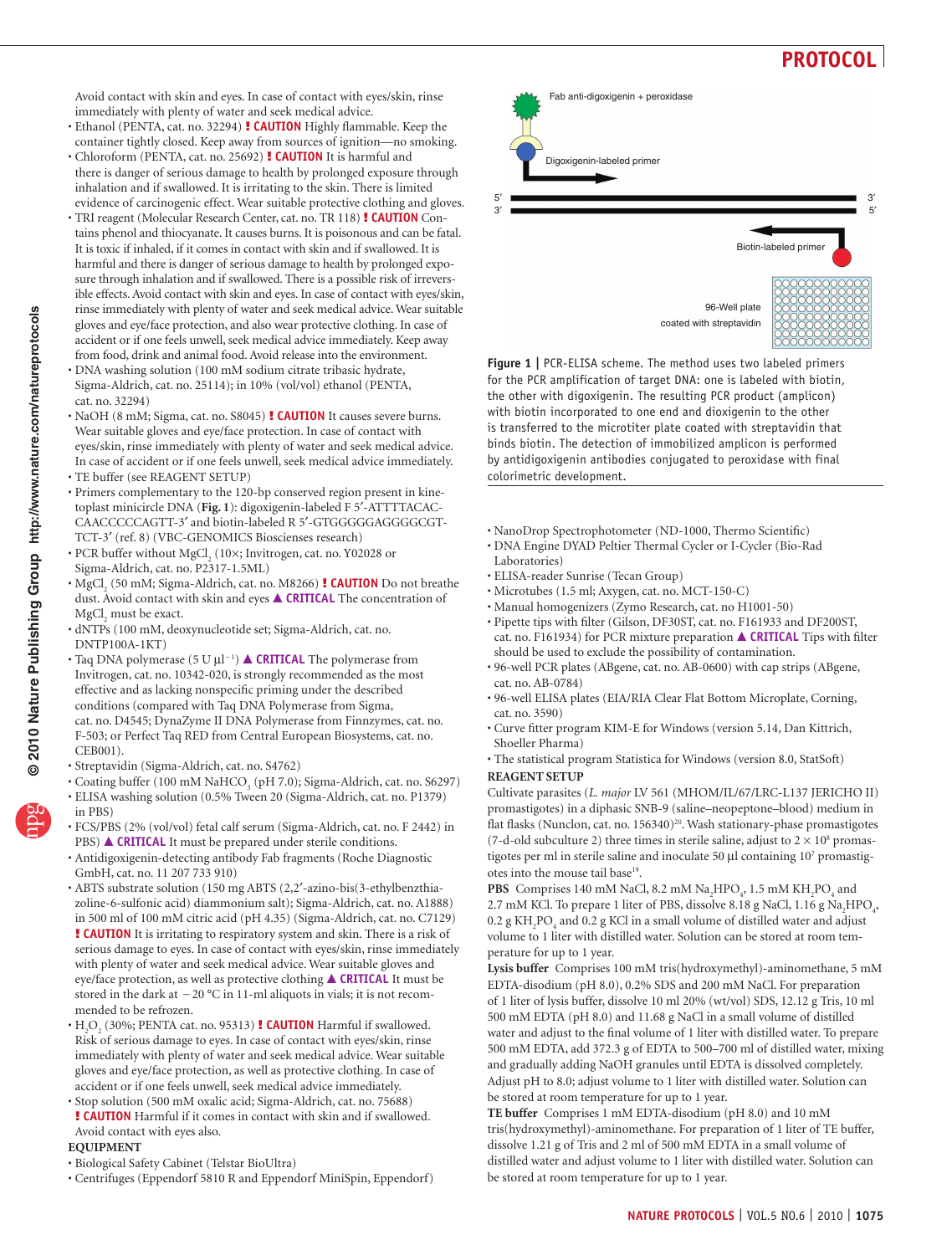### **PROCEDURE**

### **DNA preparation**

**1|** Prepare DNA from parasites or from analyzed tissues. DNA can be prepared in one of two alternative ways: DNA isolation using TRI reagent (based on the protocol of RNA, DNA and protein isolation http://www.mrcgene.com/tri.htm; option A) or through a proteinase procedure<sup>21</sup> (option B).

### **(A) DNA isolation using TRI reagent** ● **TIMING ~4 h**

(i) Homogenize 50–100 mg of the tissue sample (fresh or frozen) with 1 ml of TRI reagent in a microtube using a manual homogenizer.

 **CRITICAL STEP** Sample volume should not exceed 10% of the volume of TRI reagent used for homogenization. Leave the homogenate for 5 min at room temperature (21–23  $\degree$ C).

- (ii) Add 0.2 ml of chloroform per 1 ml of TRI reagent and mix vigorously. Leave the resulting mixture for 2–15 min at room temperature and centrifuge at 12,000*g* for 15 min at 4 °C.
- (iii) Remove the aqueous phase overlying the interphase.
- (iv) Precipitate DNA from the interphase and organic phase with 0.3 ml of 96% ethanol per 1 ml of TRI reagent used for homogenization; thereafter, mix samples by inversion. Leave the samples at room temperature for 2–3 min and centrifuge at 2,000*g* for 5 min at 4 °C.
- (v) Remove the supernatant.
- (vi) Wash the pellet twice in 1 ml of DNA washing solution. At each wash, leave the DNA pellet in the DNA washing solution for 30 min at room temperature with periodic mixing by hand and centrifuge at 2,000*g* for 5 min at 4 °C; discard the supernatant.
- (vii) Suspend the DNA pellet in 1 ml of 75% ethanol. Set aside for 10–20 min at room temperature with periodic mixing by hand and centrifuge at 2,000*g* for 5 min at 4 °C.
- (viii) Remove ethanol and briefly air-dry DNA pellets by keeping tubes open for 5 min at room temperature.
- (ix) Dissolve DNA pellets in 0.3 ml of 8 mM NaOH by slowly passing through the pipette tip. Leave DNA samples for about 1 h at room temperature to dissolve.
- (x) Centrifuge at 12,000*g* for 10 min to remove insoluble material and transfer the resulting supernatant containing DNA to new tubes.
- (xi) Measure DNA concentration using a NanoDrop spectrophotometer.
	- **PAUSE POINT** DNA can be left overnight at 4 °C or stored in a freezer at −20 or −70 °C for years.
- (xii) Dilute the DNA samples from tissues to 10 ng  $\mu l^{-1}$ , and parasite DNA (standard) to 4 ng  $\mu l^{-1}$ . **PAUSE POINT** DNA can be left overnight at 4 °C or stored in a freezer at −20 or −70 °C for several years.

### **(B) Proteinase procedure**[21](#page-6-6) ● **TIMING ~2 d**

- (i) Add 750 µl of lysis buffer, containing 100 µg ml<sup>-1</sup> of proteinase K, to the parasite solution (10<sup>8</sup> promastigotes in 500 ml of PBS) or to 50–100 mg of the tissue sample (fresh or frozen). Lyse the samples at 55 °C overnight.
- (ii) Centrifuge the samples for 10 min at 3,220*g* at 4 °C to obtain a firm pellet.
	- **CRITICAL STEP** For different tissues, the time of centrifugation may vary from 10 to 60 min. Nonlysed particles of tissue should be completely removed from the supernatant, because their presence can influence the quality of DNA.
- (iii) Transmit the supernatant carefully to the microtube with isopropanol (1:1) for precipitation and centrifuge for 15 min at 3,220*g* at 4 °C.
- (iv) Remove the supernatant carefully. Dry the precipitate for ~5 min at room temperature and resuspend in 250 µl of TE buffer. Leave DNA samples overnight at 4 °C to dissolve.
- (v) Measure DNA concentration using the NanoDrop spectrophotometer. **PAUSE POINT** DNA can be left overnight at 4 °C or stored in a freezer at −20 or −70 °C.
- (vi) Dilute the DNA samples from tissues to 10 ng  $\mu$ l<sup>-1</sup> and parasite DNA (standard) to 4 ng  $\mu$ l<sup>-1</sup>. **PAUSE POINT** DNA can be left overnight at 4 °C or stored in a freezer at −20 or −70 °C for a long period of time.

### **PCR** ● **TIMING ~2 h 30 min (procedure using 24 cycles)/~3 h 25 min (procedure using 40 cycles)**

**2|** Prepare the reaction mixture. For each DNA sample, use 15 µl of the reaction mixture that contains 0.1 µl of each kinetoplast primer (50 pmol μl<sup>−1</sup>); 2 μl of 10× PCR buffer without MgCl<sub>2</sub>; 0.8 μl of 50 mM MgCl<sub>2</sub>; 0.1 μl of each 100 mM dNTP; 0.4  $\mu$ l of 5 U  $\mu$ l<sup>-1</sup> Taq polymerase; and 11.2  $\mu$ l of bidistilled water.

**CRITICAL STEP** The mixture should be prepared under sterile conditions in a biological safety cabinet.

▲ CRITICAL STEP The final concentration of MgCl<sub>2</sub> in the reaction must be 2 mM. The primers used are highly sensitive to <code>MgCl</code> concentration; subtle deviations from an optimal concentration (2 mM) resulted in either priming of nonspecific <code>DNA</code> synthesis ( $\geq$ 2.5 mM) or inhibition of DNA amplification and product absence ( $\leq$ 1.5 mM).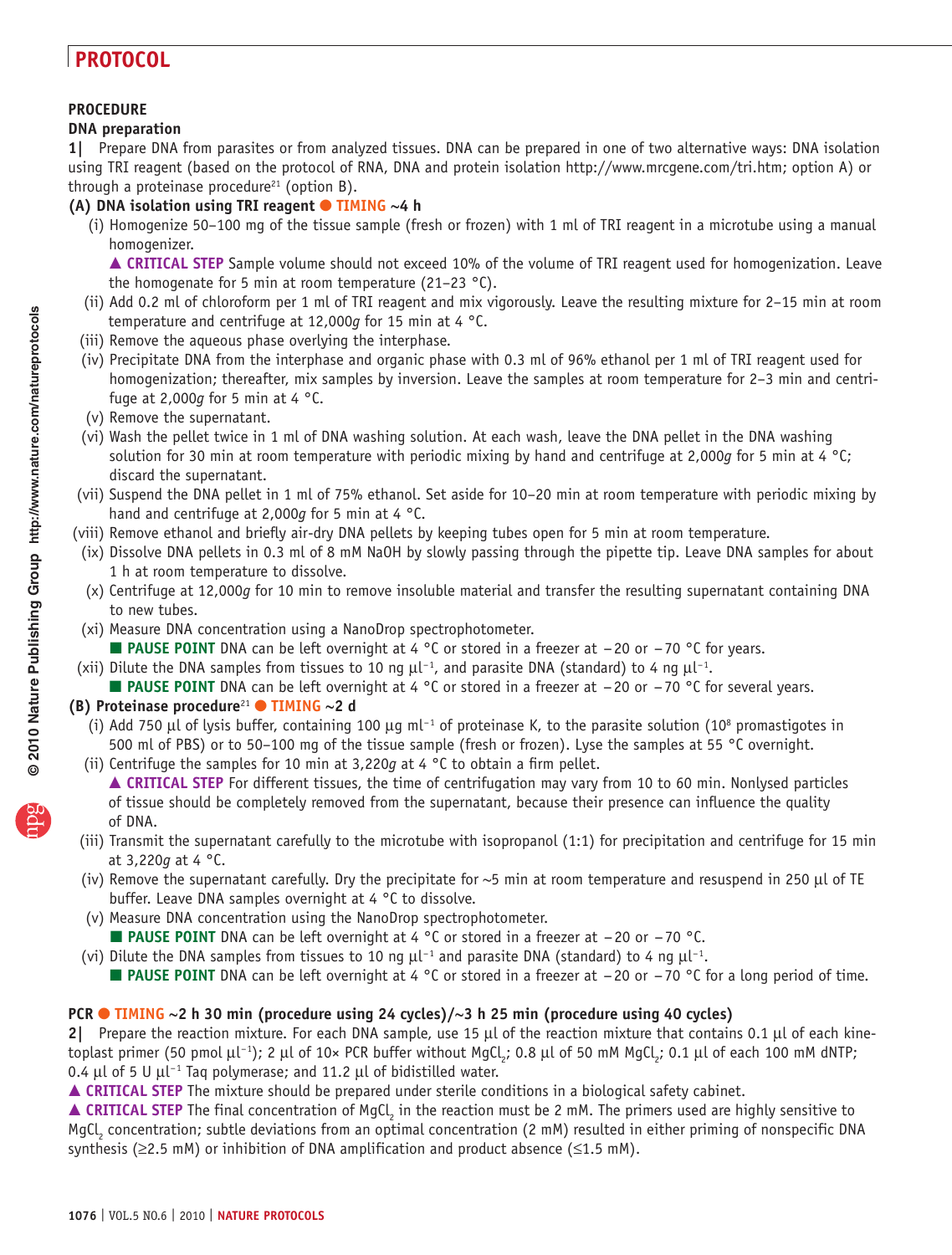**3** | Add 15 µl of the reaction mixture and 5 µl of DNA sample diluted to 10 ng µl<sup>-1</sup> (50 ng DNA per each reaction) to each well of a 96-well plate. As a standard, use 5  $\mu$ l of parasite DNA diluted to 4 ng  $\mu$ l-1 (20 ng per reaction). As a negative control, add 5 µl of bidistilled water to the reaction instead of DNA.

**4|** Cover plates tightly with cap strips and run the PCR. The cycling conditions are as follows: 1 cycle at 94 °C for 90 s, followed by 24 cycles at 94 °C for 30 s, 53 °C for 45 s, 72 °C for 60 s and a final extension for 10 min at 72 °C.

#### **ELISA** ● **TIMING ~20 h**

**5|** Coat 96-well ELISA plates with streptavidin solution (0.5 µg ml−1 ) in coating buffer at 100 µl per well and leave them overnight at 4  $\degree$ C. It is possible to coat ELISA plates overnight at 4  $\degree$ C or at room temperature for 3 h before Step 2 to speed up the procedure.

**6|** Wash four times with the ELISA washing solution (0.5% Tween 20 in PBS).

**7|** Dilute PCR samples to 2% concentration using 2% FCS/PBS (usually 2 µl of PCR product and 98 µl of 2% FCS/PBS in each well of the ELISA plate). Each sample should be tested in duplicate.

**8|** Dilute the standard (the PCR product of 20 ng of *Leishmania* parasite DNA per reaction—see Step 3). To prepare the highest concentration of the standard (2% PCR product in 2% FCS/PBS), dilute 4 µl of PCR reaction product in 196 µl of 2% FCS/PBS in a well of a 96-well ELISA plate. Prepare a series of 10 subsequent dilutions in which each of the subsequent standard samples is  $2 \times$  diluted: take 100 µl from the first well (containing the most concentrated standard sample), add it to the next well with 100 µl of FCS/PBS, mix the solution by pumping it through the pipette tip, take 100 µl of the mixture from this (second) well and add to the next (third) well (also with 100 µl of FCS/PBS). Proceed until a complete row of 10 dilutions is prepared. Each standard dilution must be prepared in duplicate.

**9|** Incubate plates at room temperature for 2 h.

**10|** Wash six times with the ELISA washing solution.

**11|** Incubate at room temperature with the antidigoxigenin-detecting antibody Fab fragments (100 µl per well of 0.15 U ml<sup>-1</sup> in 2% FCS/PBS) for 45 min.

**12|** Wash plates eight times with the ELISA washing solution.

**13** Incubate in the dark with 100 µl per well of ABTS substrate solution with  $H_2O_2$  (1 µl of 30%  $H_2O_2$  per 1 ml of ABTS substrate solution) for 5–15 min to develop color reaction.

▲ CRITICAL STEP H<sub>2</sub>O<sub>2</sub> should be mixed with the ABTS substrate solution immediately before addition. ? **TROUBLESHOOTING**

**14|** Stop the color reaction with a stop solution at a concentration of 50 µl per well.

**15|** Prepare a plate-reading form and a standard curve in the ELISA-reading software according to the manufacturer's instructions. Read the absorbance values of the plates at a wavelength of 405 nm with a reference filter of 620 nm using the ELISA reader. Estimate the concentration of *L. major* DNA in samples using the curve fitter program KIM-E for Windows (or a similar program) using least squares–based linear regression analysis. ? **TROUBLESHOOTING**

#### ● **TIMING**

Step 1, DNA preparation (A) DNA isolation using TRI reagent: ~4 h (B) Proteinase procedure: ~2 d Steps 2–4, PCR: ~2 h 30 min (procedure using 24 cycles)/~3 h 25 min (procedure using 40 cycles) Steps 5–15, ELISA: ~20 h

### ? **TROUBLESHOOTING**

Troubleshooting advice can be found in **[Table 1](#page-4-0)**.

**protocol**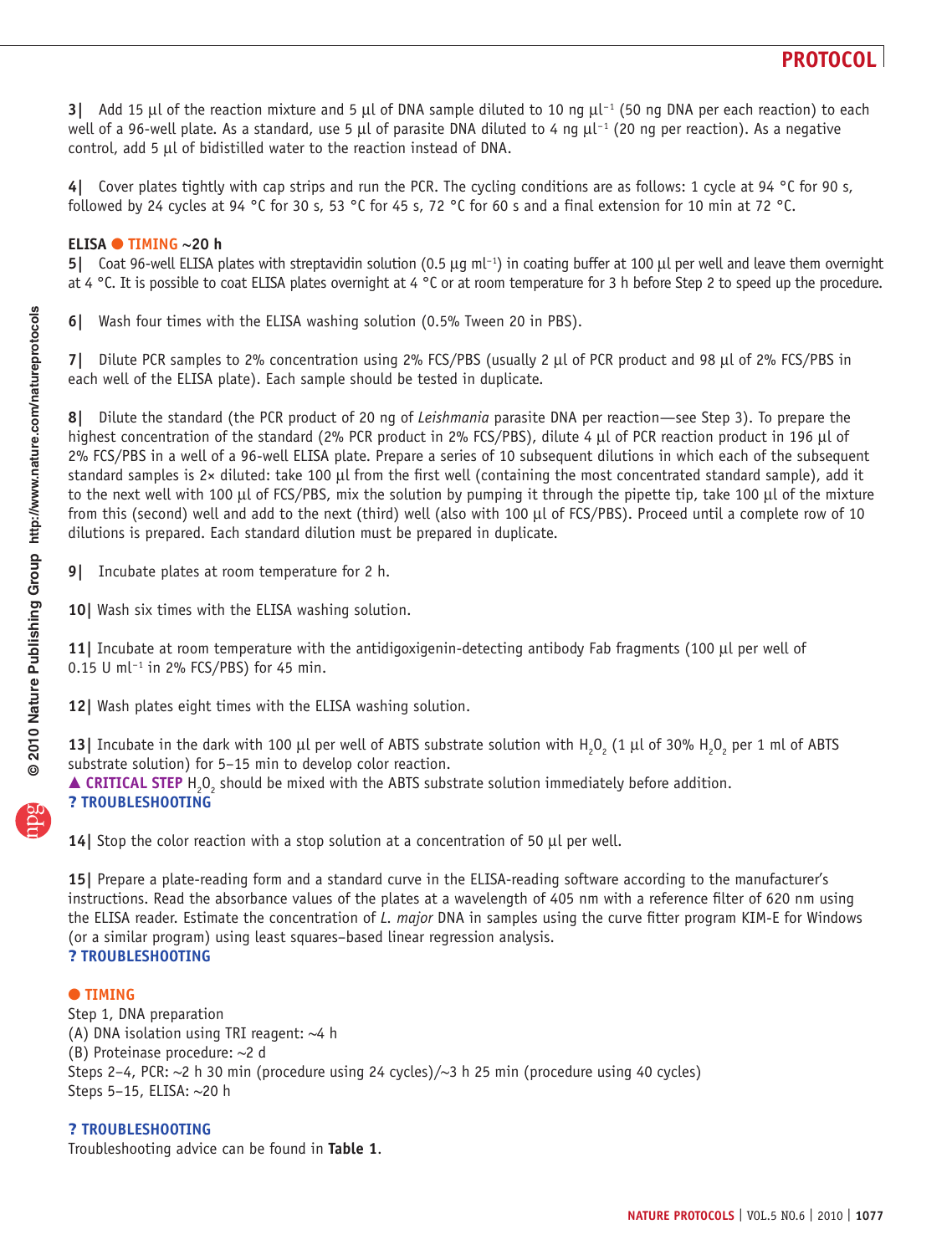#### <span id="page-4-0"></span>**Table 1 |** Troubleshooting table.

| <b>Step</b> | Problem                                                                                                                                                                                                      | <b>Possible reason</b>                                                                                                                                      | Solution                                                                                                                                                                                                                                                                                                        |
|-------------|--------------------------------------------------------------------------------------------------------------------------------------------------------------------------------------------------------------|-------------------------------------------------------------------------------------------------------------------------------------------------------------|-----------------------------------------------------------------------------------------------------------------------------------------------------------------------------------------------------------------------------------------------------------------------------------------------------------------|
| 13, 15      | No color developed in standards, nor in<br>the analyzed samples                                                                                                                                              | Decayed $H_2O_2$                                                                                                                                            | Use fresh H <sub>2</sub> O <sub>2</sub>                                                                                                                                                                                                                                                                         |
|             |                                                                                                                                                                                                              | Decayed ABTS substrate                                                                                                                                      | ABTS substrate solution must be stored in the dark<br>at $-20$ °C and must not be refrozen. Otherwise<br>prepare a new solution                                                                                                                                                                                 |
|             |                                                                                                                                                                                                              | Degraded detecting antibody                                                                                                                                 | Ensure that detecting antibody has not expired<br>and is stored at 4 °C. Otherwise use the fresh<br>antibody                                                                                                                                                                                                    |
|             |                                                                                                                                                                                                              | No product in PCR. (It is pos-<br>sible to check the presence of<br>product by running PCR sam-<br>ples on 2% agarose gel)                                  | Ensure that all PCR conditions are proper and<br>concentrations of all reagents are exact.<br>Increase the number of PCR cycles. However, we do<br>not recommend carrying out more than 40 cycles,<br>because at very high cycle numbers the DNA might<br>get degraded                                          |
|             | The color developed both in standards<br>and analyzed samples, but the ELISA-<br>reading software shows that some sam-<br>ples are out of the standard curve and<br>their values are lower than the standard | Some experimental samples<br>contain very low concentra-<br>tion of the parasite DNA. More<br>detailed calibrating curve is<br>necessary to quantitate them | Make more than 10 serial dilutions of the standard<br>used in ELISA and include points of very low con-<br>centrations (Fig. 3a)                                                                                                                                                                                |
|             | The color has developed only in the<br>standard samples but not in the<br>analyzed samples                                                                                                                   | Number of PCR cycles is too<br>small                                                                                                                        | Increase the number of PCR cycles. However, we do<br>not recommend carrying out more than 40 cycles,<br>because at very high cycle numbers the DNA might<br>get degraded                                                                                                                                        |
|             |                                                                                                                                                                                                              | Concentration of DNA used in<br>PCR is too low or too high                                                                                                  | Try to increase or decrease the amount of total<br>DNA used in PCR. In our experiments, the<br>optimal concentration of the total DNA is 50 ng<br>per reaction, but it can vary depending on the<br>concentration of parasite DNA in total DNA.<br>Using too much total DNA in PCR can inhibit<br>amplification |
|             | The color has developed only in the ana-<br>lyzed samples but not in the standards                                                                                                                           | Parasite DNA used as standard<br>was degraded                                                                                                               | Dilute fresh parasite DNA or isolate new DNA from<br>parasites                                                                                                                                                                                                                                                  |
|             | The color is very strong and there are no<br>differences among the analyzed samples                                                                                                                          | The number of PCR cycles<br>carried out is too high                                                                                                         | Carry out a lower number of PCR cycles. However,<br>we do not recommend carrying out less than 15 PCR<br>cycle because at low cycle numbers, the amount of<br>the PCR product is quite small even in samples with<br>high parasite load. Carrying out too few cycles may<br>lead to false negative results      |
|             |                                                                                                                                                                                                              | Concentration of total DNA in<br>the PCR mixture is too high                                                                                                | Use smaller amount of total DNA in the PCR<br>mixture                                                                                                                                                                                                                                                           |
|             |                                                                                                                                                                                                              | The PCR is contaminated with<br>parasite DNA                                                                                                                | Prepare the PCR mixture under sterile conditions<br>using pipette tips with filter. Store PCR reagents<br>separated into small aliquots in microtubes. Find<br>out which reagent is contaminated or take new<br>microtubes of all PCR reagents                                                                  |
|             |                                                                                                                                                                                                              | Nonspecific products in PCR<br>(check by running on 2%<br>agarose gel)                                                                                      | Ensure that all PCR conditions are proper and<br>concentrations of all reagents are exact. Use only<br>recommended reagents                                                                                                                                                                                     |

### **ANTICIPATED RESULTS**

The improved PCR method is able to detect 1.5 fg of parasite DNA (40 cycles of amplification), which corresponds to 0.02 parasites (**[Fig. 2](#page-5-0)**). By introduction of the signal amplification by ELISA, sensitivity was further increased to 0.3 fg of DNA, which approximately corresponds to 0.004 parasites (assuming an average diploid genome mass of 80 fg (ref. [15\)](#page-6-8)). It is much higher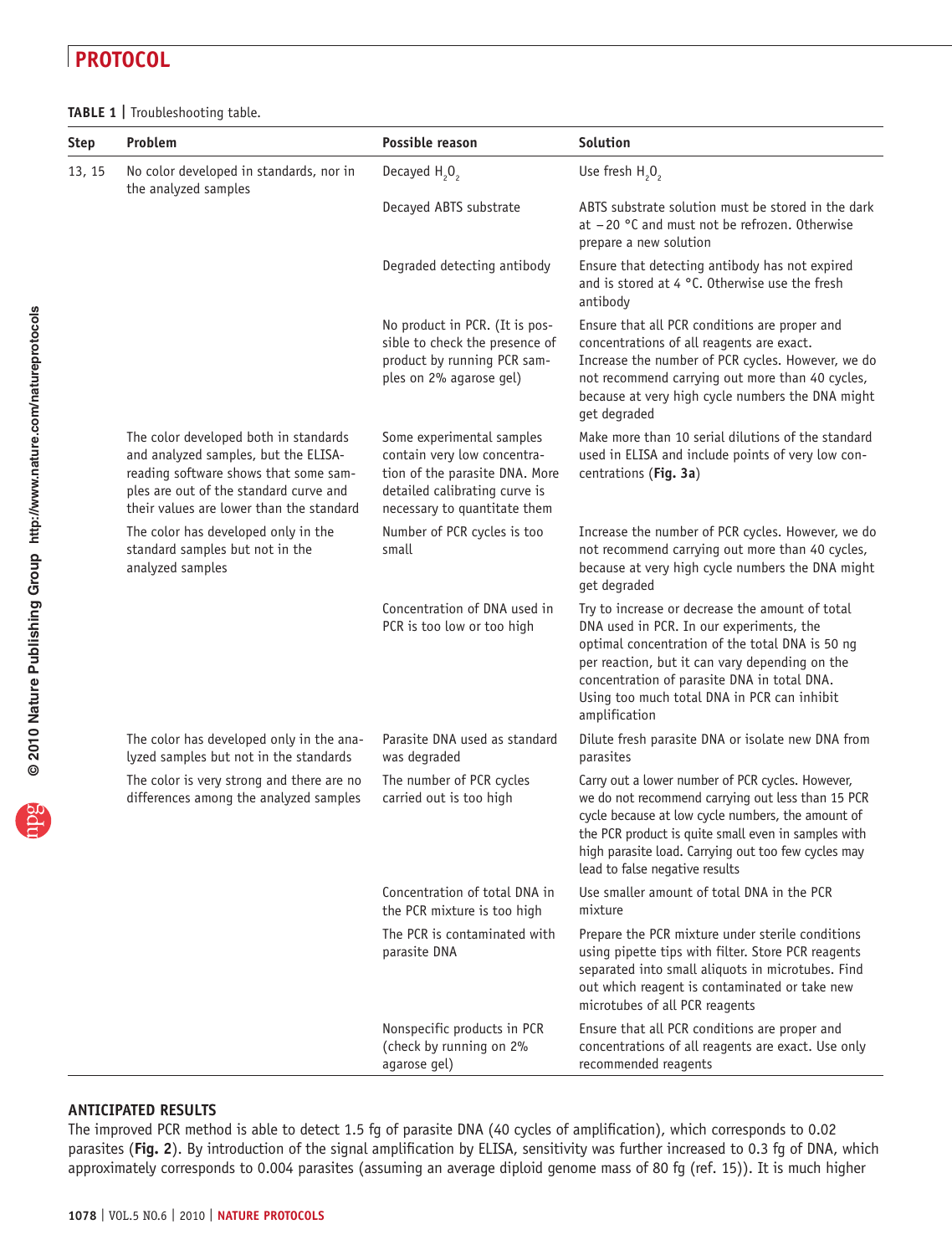

<span id="page-5-0"></span>**Figure 2 |** Sensitivity of detection by PCR. DNA samples were diluted ((1) 5 ng per reaction, (2) 1 ng, (3) 0.5 ng, (4) 0.1 ng, (5) 50 pg, (6) 10 pg, (7) 5 pg, (8) 1 pg, (9) 0.5 pg, (10) 0.1 pg, (11) 20 fg, (12) 5 fg, (13) 3 fg, (14) 1.5 fg, (15) 0.7 fg, (16) 0.3 fg and (17) pure water) and amplified up to 40 cycles. A volume of 20 µl of PCR product was run on 2% agarose gel at 150 V. A 50 bp DNA ladder was used as a marker. \*, 1.5 fg per reaction is the minimal DNA concentration at which the amplification product was visible on agarose gel. \*\*, 0.3 fg per reaction is the lowest DNA concentration at which the amplification product was detectable by PCR-ELISA, and it is considered as the technique sensitivity.



<span id="page-5-1"></span>

than the sensitivity of culture methods, which are generally lower in sensitivity than PCR methods<sup>22</sup>. It is also more sensitive than microscopy-based methods such as the tissue smear method, which uses a piece of the organ and might give misleading results when parasites are spread unevenly. It has higher or comparable sensitivity compared with other PCR-based techniques $8-17$ .

We tested the precision of the method by comparing OD values obtained with different amounts of *L. major* DNA using different numbers of cycles of PCR. The results shown in **[Figure 3a,b](#page-5-1)** show a linear relationship between the amount of parasite DNA and the measured OD values over a wide range of DNA concentrations and cycle numbers. The described PCR-ELISA method can be used with 15–40 cycles of PCR. For most purposes, the intermediate number of cycles (around 25) would be optimal. However, the most suitable number of cycles should be selected by the user, taking into account the stage of the disease, susceptibility of the host organism, the organ tested and previous experience.

For analysis of strain differences in parasite loads, we used inguinal lymph nodes from infected male BALB/c and STS mouse strains, which are susceptible and resistant to L. major, respectively<sup>23</sup> ([Fig. 4](#page-5-2)). Differences in parasite load between the strains were estimated by the Mann–Whitney *U-*test (**[Fig. 5](#page-5-3)**).

The present PCR-ELISA method enabled for the first time the mapping of genetic loci that control parasite numbers in *L. major-*infected mice in a genome-wide search by individually testing 299 F2 hybrids between an intermediate and a susceptible strain<sup>[18](#page-6-3)</sup>.

As mentioned above, the primers used in this technique for the detection and quantification of *L. major* parasites are specific to the conserved region present in the kinetoplast minicircle. In addition to *L. major* detection, these primers were previously proven to be suitable for *L. mexicana*, *L. brazilien-*

*sis*, *L. chagasi*, *L. donovani*, *L. aethiopica* and *L. enterietii*[8](#page-6-5) , and recently were also successfully tested in our laboratory for the detection and quantification of *L. tropica*. Needless to say, this method, using different primers, can be adapted to measure other parasites, bacteria or viruses.

In summary, the improved PCR-ELISA is an extremely sensitive method that allows simultaneous testing of a large number of samples (at least 150) by a single person and provides results in shorter time.



<span id="page-5-2"></span>**Figure 4 |** Giemsa-stained lymph node smears. (**a**) BALB/c mice strain. Arrows show numerous *Leishmania* parasites with a dark nucleus, smaller kinetoplast and light cytoplasm. (**b**) STS mice strain. Arrows show single parasites among lymph node cells. Scale bar (10 µm) was calculated using LAS software (Leica).



<span id="page-5-3"></span>**Figure 5 |** Parasite load measured with two different techniques. Inguinal lymph nodes from BALB/c (*n* = 14) and STS (*n* = 17) male mice were used for analysis. (**a**) *Leishmani*a DNA concentration measured with the PCR-ELISA technique. DNA was isolated from lymph node homogenates, 50 ng of DNA was amplified per reaction at 24 cycles and 2 µl of PCR product was used for ELISA. (**b**) Parasite count in Giemsa-stained lymph node smears. In each sample, the parasite number was counted as the mean amastigote number from 100 fields observed. Mean and standard error values ( $\pm$  s.e.m.) in BALB/c and STS groups tested by PCR-ELISA, as well as in tissue smears, were obtained by analysis of variance.